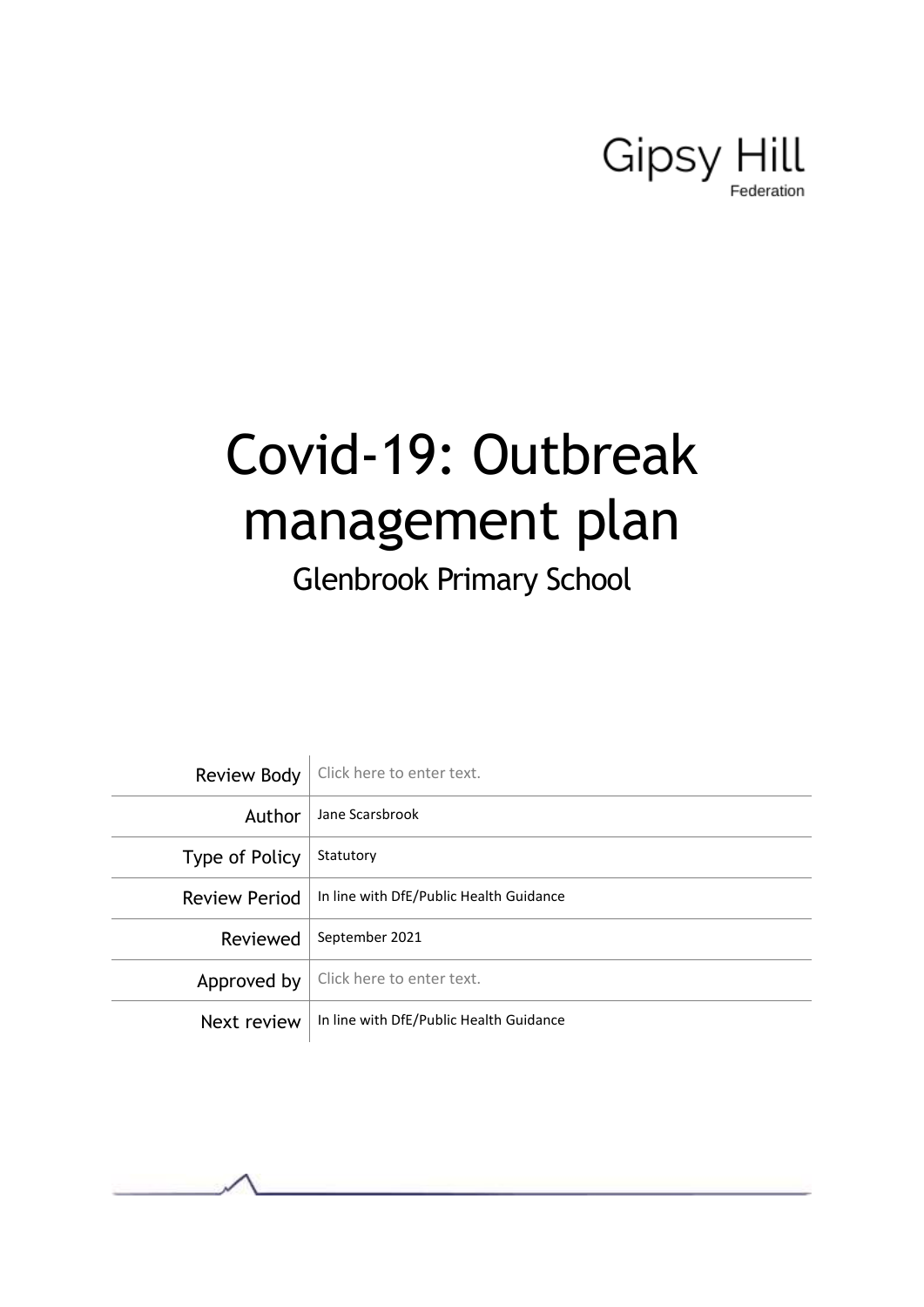# **Contents**

| Introduction                             | 3 |
|------------------------------------------|---|
| Seeking public health advice             | 3 |
| Shielding                                | 3 |
| Other measures                           | 3 |
| Attendance restrictions                  | 3 |
| Eligibility to remain in school          | 4 |
| Education and support for pupils at home | 4 |
| Wraparound care                          | 4 |
| Safeguarding                             | 4 |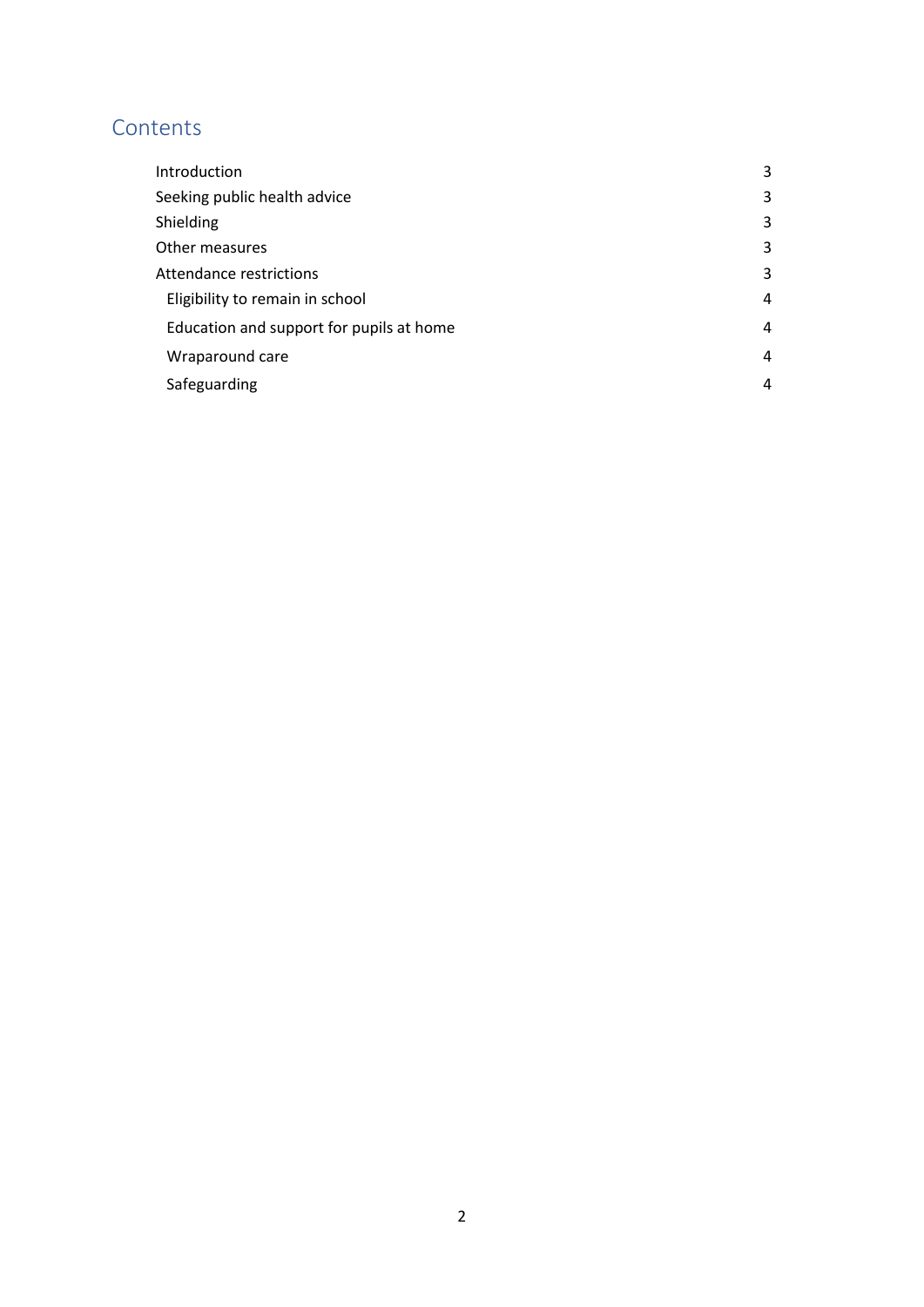# <span id="page-2-0"></span>Introduction

This plan is based on the [contingency framework for managing local outbreaks](https://www.gov.uk/government/publications/coronavirus-covid-19-local-restrictions-in-education-and-childcare-settings) of COVID-19 and the [schools operational guidance,](https://www.gov.uk/government/publications/actions-for-schools-during-the-coronavirus-outbreak) provided by the Department for Education (DfE).

We will only implement some, or all, of the measures in this plan in response to recommendations provided by our local authority (LA), directors of public health (DsPH), Public Health England (PHE) health protection team or the national government.

It may be necessary to implement these measures in the following circumstances, for example:

- To help manage a COVID-19 outbreak within the school. Actions will be considered when either of the following thresholds are met:
	- There are 5 positive cases amongst pupils or staff who are likely to have mixed closely within a 10-day period
	- 10% of pupils or staff who are likely to have mixed closely test positive within a 10-day period

### <span id="page-2-1"></span>Seeking public health advice

When one of the thresholds above is met, we will review the testing, hygiene and ventilation measures already in place.

We will also seek public health advice from a director of public health or health protection team. Jane Scarsbrook will be responsible for seeking this advice, and will do so by telephoning the DfE helpline (0800 046 8687) or [PublicHealth@lambeth.gov.uk](mailto:PublicHealth@lambeth.gov.uk) 020 7 926 2900

## <span id="page-2-2"></span>Shielding

We will adhere to national guidance on the reintroduction of shielding, which would apply to those on th[e shielded patient list \(SPL\).](https://digital.nhs.uk/coronavirus/shielded-patient-list)

We will speak to individuals required to shield about additional protective measures in school or arrangements for home working or learning.

### <span id="page-2-3"></span>Other measures

Parents, carers, pupils and staff will be informed promptly about the introduction of control measures. This will be done via email and on the website once a decision has been made.

If recommended, we will limit:

- Residential educational visits
- Open days
- Transition or taster days
- Parents coming into school
- Live performances

If recommended, we will (re)introduce:

- Testing, including the use of an asymptomatic test site (ATS)
- Bubbles, to reduce mixing between groups
- Face coverings in communal areas and classrooms for staff and visitors (unless exempt)

### <span id="page-2-4"></span>Attendance restrictions

Attendance restrictions will only be recommended as a last resort. If recommended, we will implement the measures in this section.